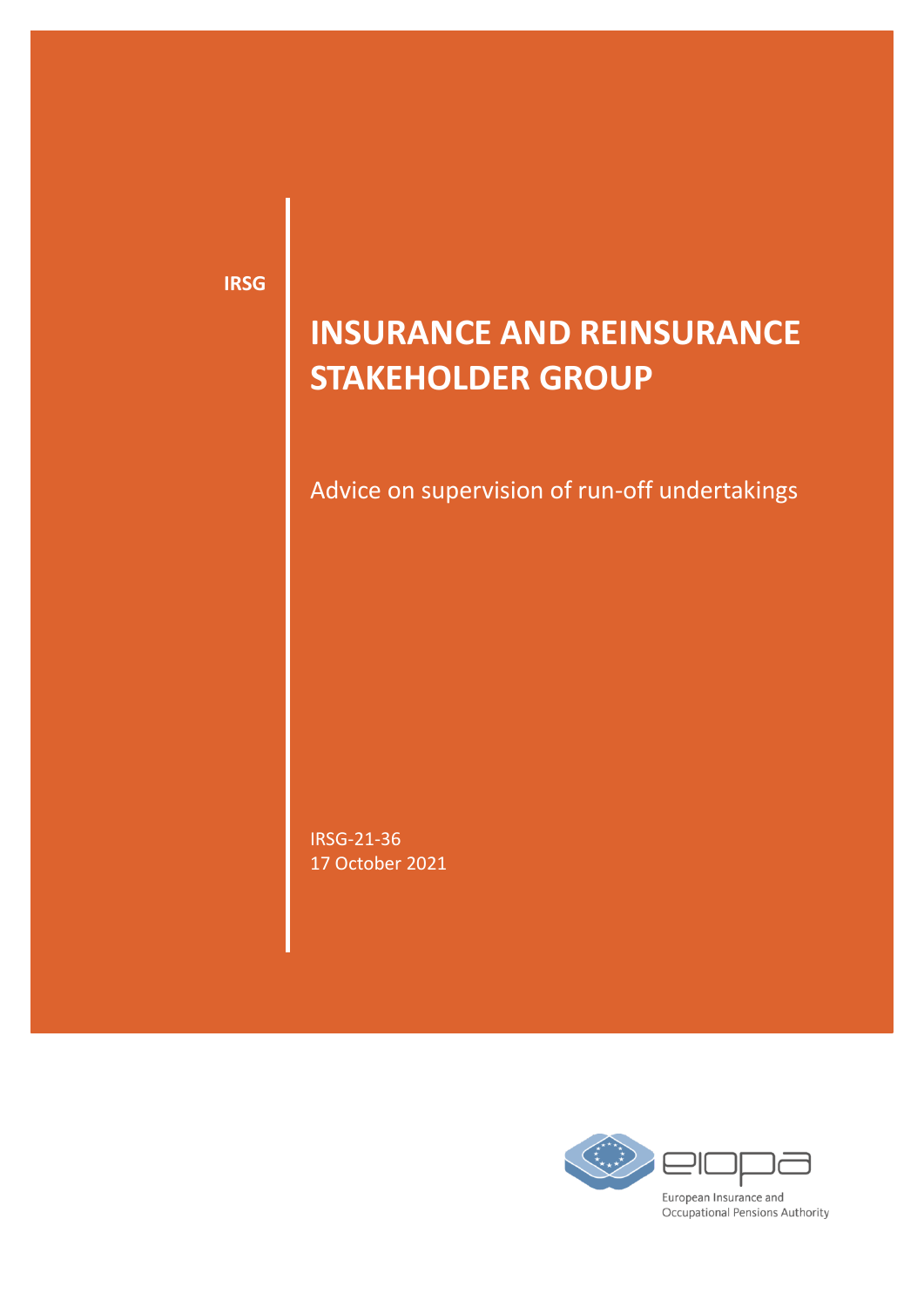INSURANCE AND REINSURANCE STAKEHOLDER GROUP – Advice on supervision of run-off undertakings

IRSG-21/36 PUBLIC

## **CONTENTS**

|      | IRSG ANSWER TO EIOPA CONSULTATION ON RUN-OFF UNDERTAKINGS - FIRST DRAFT | З. |
|------|-------------------------------------------------------------------------|----|
| 1.1. | <b>IMPACT ASSESSMENT</b>                                                | 3  |
| 12   | ADDITIONAL COMMENTS                                                     | 6  |
| 1.3. | COMMENTS TO SOME OF THE SPECIFIC ARTICLES                               | 6  |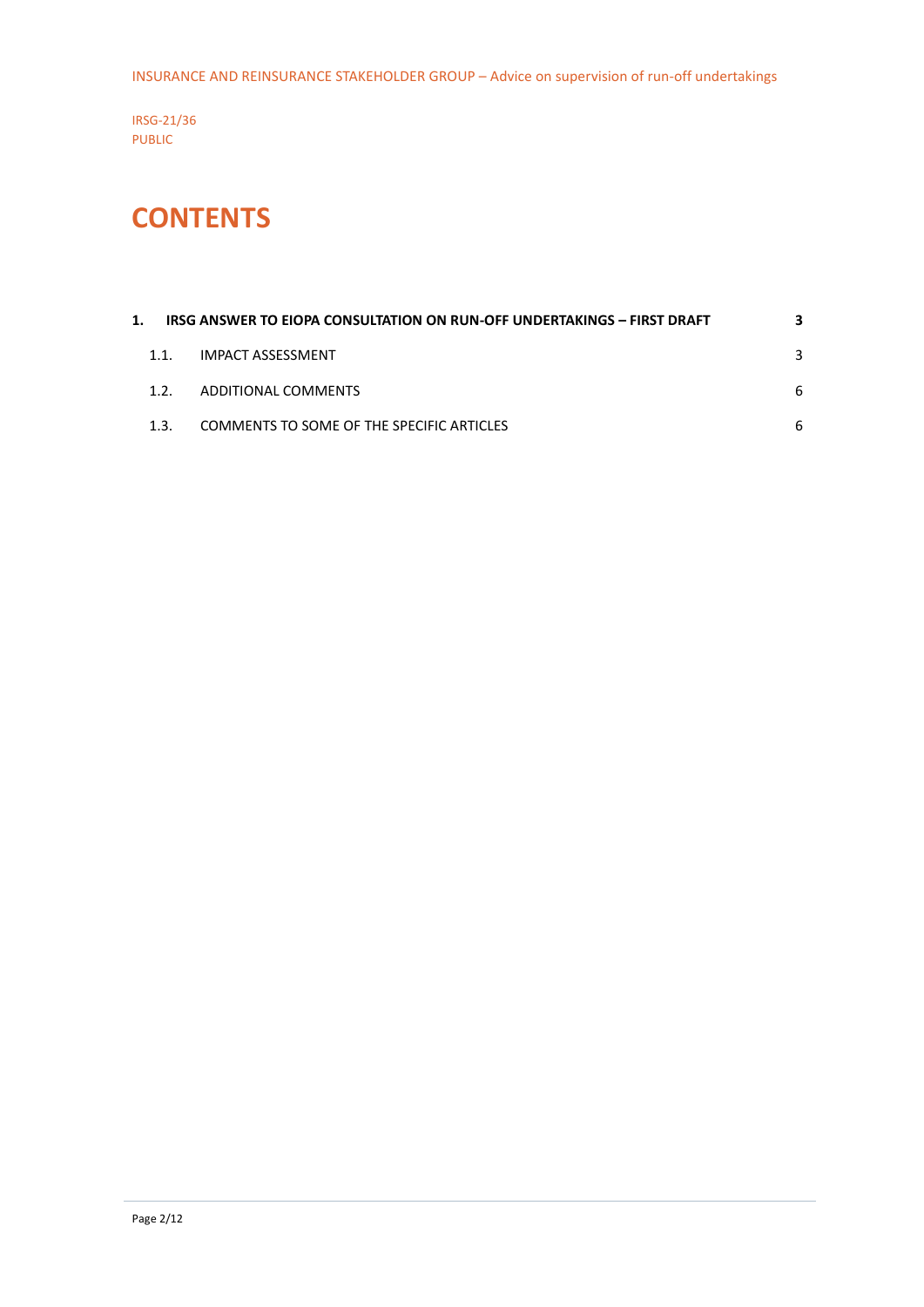## <span id="page-2-0"></span>**1. IRSG ANSWER TO EIOPA CONSULTATION ON RUN-OFF UNDERTAKINGS – FIRST DRAFT**

*Consultation can be found [here.](https://www.eiopa.europa.eu/media/news/eiopa-consults-approach-supervision-of-run-undertakings_en)*

### <span id="page-2-1"></span>**1.1. IMPACT ASSESSMENT**

**1. Do you share EIOPA's view that run-off business model is particularly challenging (e.g. due to its specific risk profile, the difficulties of the process and assessment of the change of ownership, the lack of specific provisions on run-off in the Solvency II framework, etc) and that the release of a Supervisory statement by EIOPA will contribute to ensure a high quality and convergent supervision of run-off undertakings/portfolios?**

No. The IRSG finds that the run-off business model, partial or whole, needs a different type of involvement and actions than a going-concern business but that it can be managed with a more or less normal ways of business. More than that, we even see that many operations around the runoff portfolios can be less complicated and easier than those for businesses that have also new business. Anyway, we find EIOPA's work to clarify some of the open questions around the run-off business supervision important but still see that the existing Solvency II regulation sets a solid ground also for ensuring proper policyholder protection.

We would also ask EIOPA to clarify and possible reconsider whether a supervisory statement is the right tool to enhance supervisory practices around the run-off businesses, full or partial. Usually supervisory statements are used where there is lack of convergence in the supervisory practices but whether this is the case with the possible issues around run-off could be justified better. If there is not clear rationale and motivation to have a supervisory statement here, then possibly some other ways could be used.

**2. Do you agree with the dialogue with NCA, proposed in section 4, with regard to the decision to go into run-off? (If not, please explain the reasons why)**

No. We find many of the elements of the supervisory dialogue good and progressive but would underline the differences between partial and full run-off and its impacts on the business model. We would encourage to acknowledge the less needs for an excessive dialogue when only part of the business is put into run-off and where even then normal ORSA process might cover many of the needs. We also would bring out that the company's board makes the decision of a run-off and it would be hard or even impossible in some cases to keep the supervisor part of that decision making. Anyway, we would see that a transparent and open discussion with the supervisor is a good way to ensure that the policyholder needs are satisfied properly.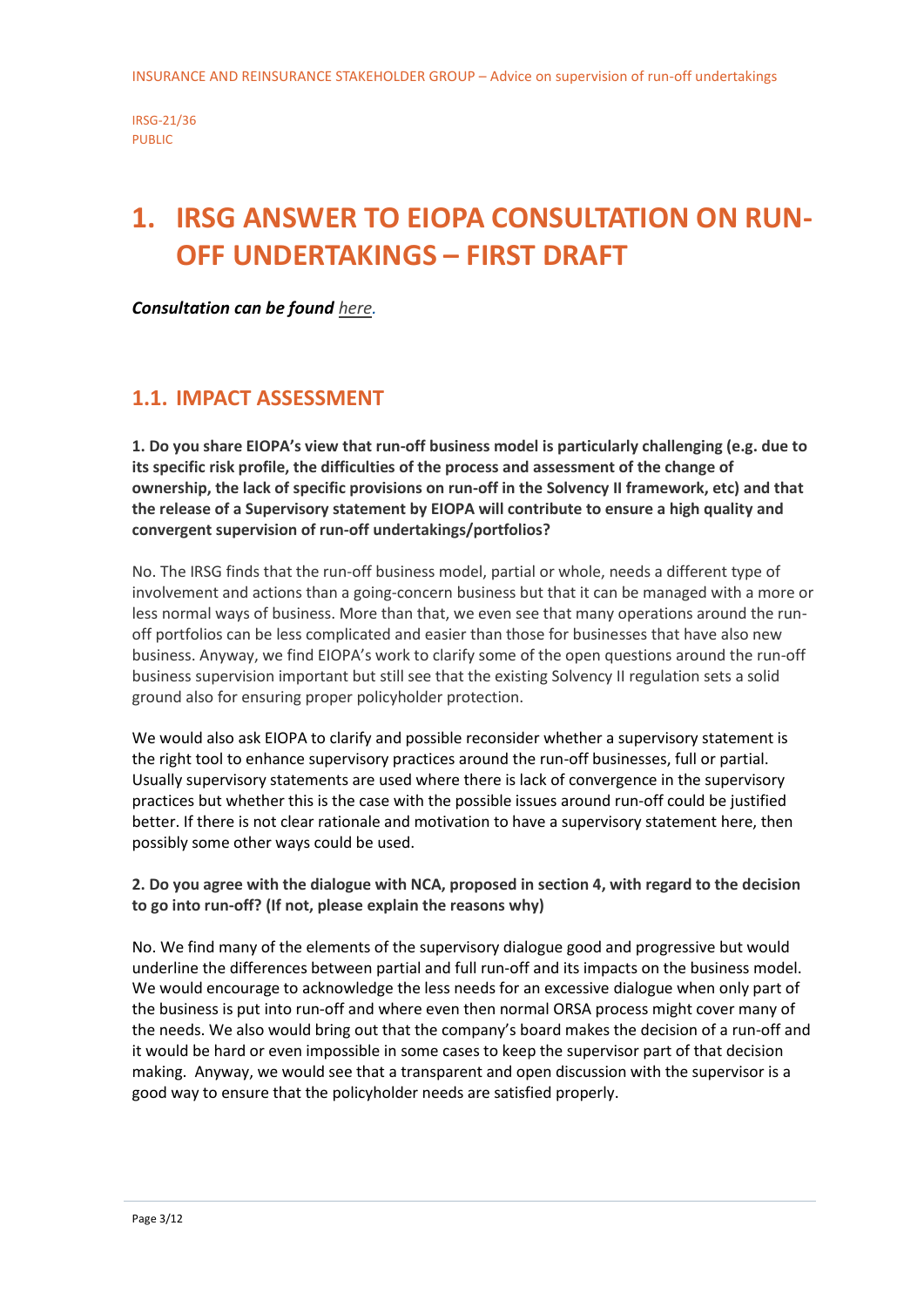### **3. Do you agree with section 5 of the Statement referred to the acquisition of run-off undertakings or transfer of run-off portfolio, that EIOPA proposed in light of the growing interest in such acquisitions, also by private equity or similar investment entities?**

Yes, but any new needs for an early dialogue should not hinder the transfer too much as usually there is also several parties involved that might have different commitments. Also the market timing might have an impact that should be taken into account enough well. EIOPA is right on bringing out the various risks from policyholder's perspective but should also acknowledge the various benefits there is which can benefit the end customers in both direct and in-direct ways; better managing of the portfolio usually gives a more stable outcome in a long run which applies to the capital allocation, risk taking ability, expense handling and even profit sharing possibilities.

### **4. Do you agree with section 6 of the Statement with regard to the on-going supervision of the Business Model (points 6.2 to 6.5)?**

Yes, an on-going supervision is a must have, but we also see that the business model is enough well analysed in the ORSA and that any new and sudden need that is of enough importance will trigger an extra ORSA run. The ORSA process is a suitable and holistic way of looking the benefits and risks of a change of a business model.

**5. Do you agree with section 6 of the Statement with regard to the on-going supervision of Technical Provisions (points 6.6 to 6.15)?**

On the assessment of technical provisions basically yes, but the way the going-concern assumption might need to be relaxed is complicated and affects to the calculations in various ways. Also it is not black'n white, there is various grey areas to look in order to adjust the best estimate calculations properly. We would also bring out that the risk free investment return assumption in the discount rate is prudent already and most likely will create profits during the run-off. Also the way risk margin will decrease and most probably work similarly. These could be analyzed better in the ORSA-process.

We in the IRSG find that more technical analysis needs to be done on how expenses will change in future and this depend highly on the new business model of the owner of the run-off portfolio (the acquirer). Also customer behavior can change a lot and most probably will be different than assumed before the decision to go run-off. EIOPA's thinking around management actions need to be broader as both the management of the business will be different but also it needs to be dealt in the calculation of technical provisions and in the loss absorbing capacity of technical provisions in different ways. Anyway, we see that the current legislation is clear enough when it comes to calculation of technical provisions.

For reinsurance recoverables, an underlying basis of reinsurance is that the reinsurer and cedent have different views and treatment of the underlying risk for various reasons including different risk profiles and this is reflected in the technical provisions. See answers (below) separately to specific points 6.13, 6.14 and 6.15.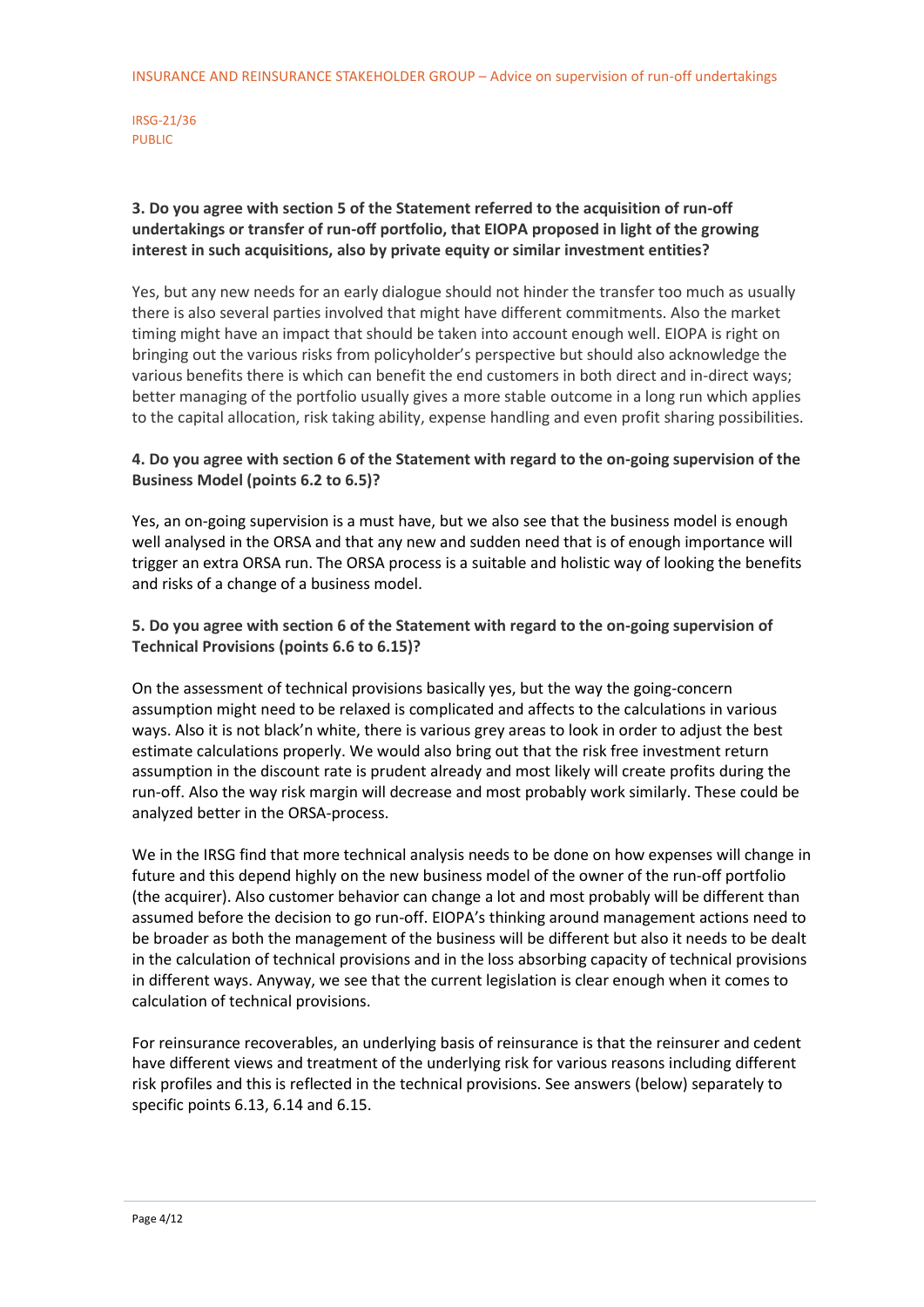### **6. Do you agree with section 6 of the Statement with regard to the on-going supervision of Investments (points 6.15 to 6.21)?**

Yes, we find that on the assessment of investment strategy EIOPA is bringing out several correct issues. Anyway we would highlight that the setting and managing of an investment strategy need to follow the same general principles that any other (going-concern) portfolio; setting of the risk appetite, risk management tools (incl. hedging), ALM-practices, prudent person principle, liquidity and others. Also the owner of the run-off portfolio might have different ways to ensure a stable process and this needs to be taken fully into account in the supervision. Also there might be cases where the run-off is managed under mutual insurance which could also reduce some of the questions around profit sharing but could also trigger new ones, e.g. around capital management.

### **7. Do you agree with section 6 of the Statement with regard to the on-going supervision of the Reinsurance strategy (points 6.22 to 6.28)?**

Some of the proposals on the supervision of reinsurance strategy are not consistent with the Solvency 2 framework. It is sufficient here for EIOPA to remind that supervisors should be aware of the existing requirements in Solvency 2 relevant for the reinsurance strategy and apply these as appropriate to the run-off business model. See answers (below) separately to specific points 6.23, 6.24 and 6.27.

### **8. Do you agree with section 6 of the Statement on Conduct of business supervision?**

Yes, the IRSG finds that EIOPA brings out several important aspects around consumer protection and also agree that the customers should be in the very centre of any run-off portfolio. Anyway we would like to bring out that the management of a run-off can bring a lot of indirect benefits to customers which will further protect them. We also find out that the ways that the product terms and conditions could be changed during the run-off is something to focus also as there might be different ways that national insurance legislations can allow for (or forbid).

### **9. Is there any supervisory assessment/analysis that it is missing in the Statement that you find relevant to introduce? (If yes, please add a bit of background)**

We would bring out that the definition of a partial run-off is important as it might consider potentially a large group of existing policyholders. Especially on the guaranteed rate savings and pensions products there is a lot of product lines in run-off even though the insurers usually still offer new products (e.g. UL-products or lower guaranteed rate products). We would see that this aspect needs to be clarified to avoid misinterpretations.

We also find that when the undertaking is acquired by a non-European party/actor, it is good to recon that the control of the investment capital as well is given for this non-European party/actor. If this would be happening in a large scale, it may lead to societal or capital supply related effects for European communities, since investors (incl. insurers) may have a tendency to find their home markets more attractive.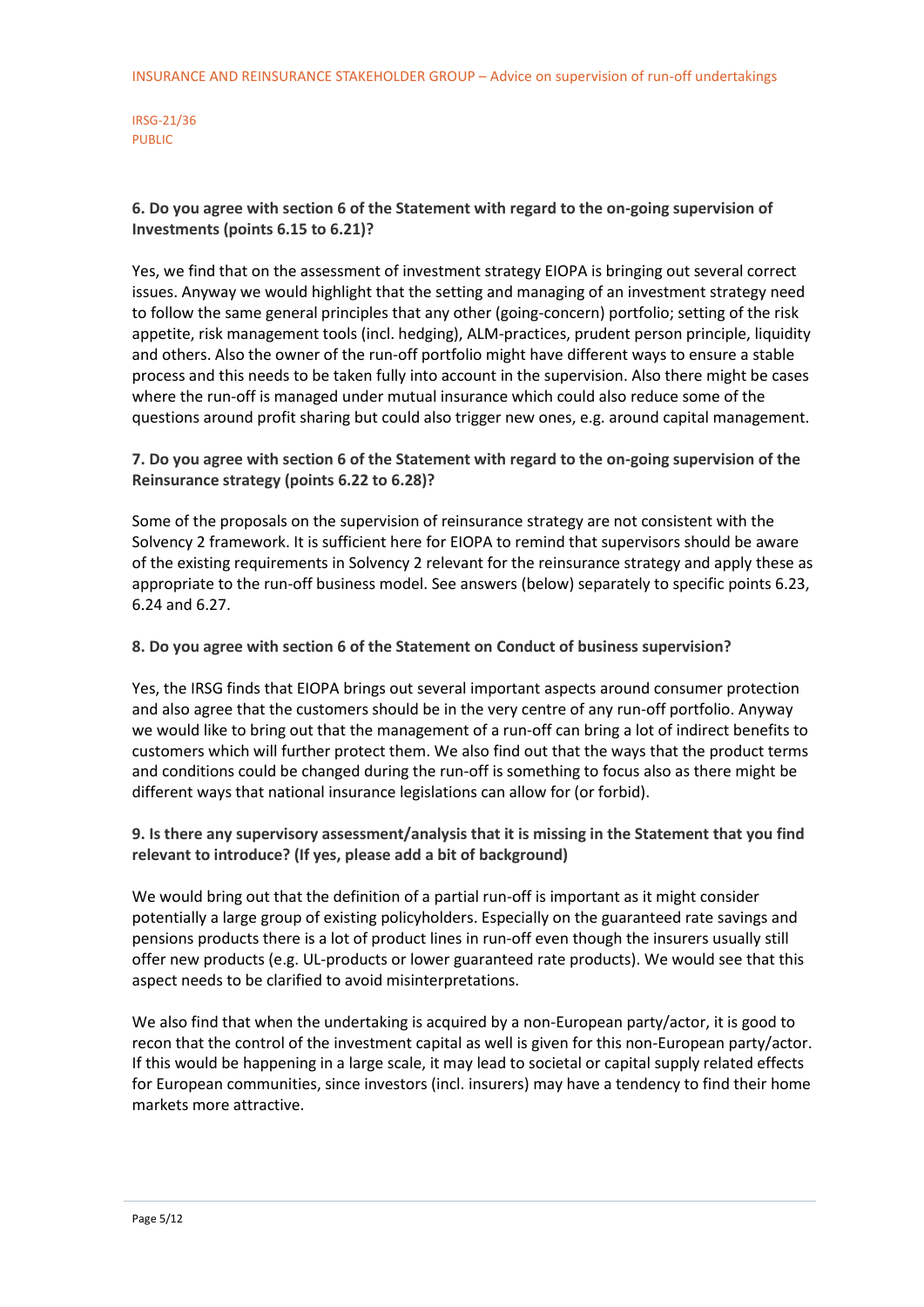Finally, it is also good to reckon that not all undertakings look the same neither in terms of organizational form and ownership. In case of, for example, customer-owned mutuals and insurance associations, an important perspective is, that if the policyholders' rights and interests as owners are undermined, it may well influence on their benefits as policyholders as well.

### <span id="page-5-0"></span>**1.2. ADDITIONAL COMMENTS**

Please insert here any general comment, if not related to the specific paragraphs and sections above

We would like to bring out few aspects on the transfer of reinsurance portfolios from one reinsurer to another. In general; the transfer of reinsurance portfolios is substantially less regulated than primary insurance. The regulatory principles are basically still the ones that got implemented via the EU-Directive 2005/68/EU (also called EU-Reinsurance-Directive); they have remained more or less unchanged by the implementation of Solvency II.

Anyway, there might be some exceptions to this general view. To name one, supervisors' view might be different if the assuming reinsurer is located and supervised in a third country, ie. a country

- o outside the range of Solvency II, as well as
- o outside the countries being acknowledged as reinsurance-equivalent under Art. 172 Solvency II (currently Switzerland and Bermuda).

The USA – even though to be regarded as a Third Country based on the above definition – are treated as an exception based on the Covered Agreement between USA / EU under the US / EU dialogue. Therefore, we believe that some of the third countries might be acceptable to the Supervisors, some of them might not be acceptable.

As a conclusion, we see that the current regulation for transfer of reinsurance portfolio under Solvency II is sufficient and it seems to be justified that the regulation regarding the run-off of reinsurance portfolios is substantially 'lighter' than it is for run-off of primary portfolios, keeping in mind possible needs for amendments regarding the third country cases.

### <span id="page-5-1"></span>**1.3. COMMENTS TO SOME OF THE SPECIFIC ARTICLES**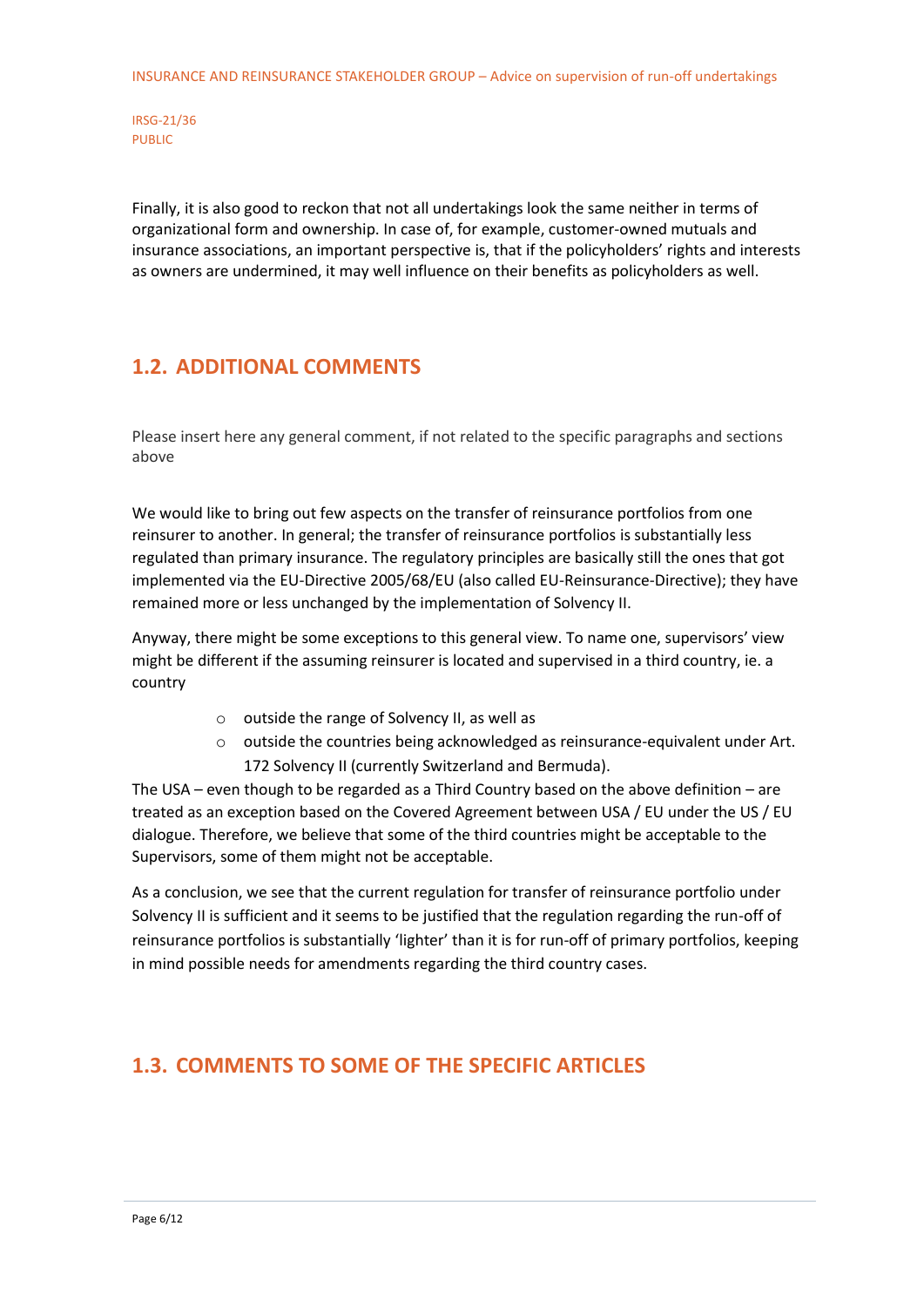*6.13. The impact of the cession of some insurance risks to the reinsurer will be accounted for in the Solvency II balance sheet of the ceding undertaking under reinsurance recoverables. It should be ensured by the supervisory authority that the assumptions underlying the recoverables are not overly optimistic and are in line with Article 81 of Solvency II and Articles 41 and 42 of the Delegated Regulation. If both the ceding undertaking and the accepting reinsurer are subject to Solvency II, it is expected that the reinsurance recoverables in the balance sheet of the ceding undertaking (before accounting for expected losses due to default of the counterparty) are broadly in line with the gross technical provisions (referred to the same obligations) in the balance sheet of the accepting reinsurer. It should be noted that the differences can be larger in some cases such as if the ceded business becomes part of a much larger homogeneous risk group e.g. for non-life.*

### **Comment:**

Comparing reinsurance recoverables in the ceding company balance sheet to the gross technical provisions of the reinsurer will not be valid or practical in most cases. An underlying basis of reinsurance is that the reinsurer and cedent have different views of the underlying risk for various reasons including different risk profiles and this is reflected in the technical provisions. Leaving aside that the gross technical provisions would include the accepting reinsurer's risk margin, there are perfectly valid reasons why the best estimate liabilities may be different in the balance sheet of the reinsurer and the ceding company for a reinsured block of business, including different valuation methodologies applied which could vary depending on the nature and relative materiality of the business lines and granularity at which the best estimate liabilities are calculated, different assumptions about the emergence of future experience (the reinsurer may have a broader portfolio on which to base assumptions), a different level of granularity at which assumptions are set (given the relative sizes of the portfolios), different expense bases and so on.

This is not to mention that reinsurer technical provisions by client (or by treaty) are not publicly available and the ceding company will have no means to carry out the check proposed. Furthermore, reinsurers are unlikely to be in a position to share details of their technical provisions (and by implication potentially how business is priced) at the level of granularity that would be required without undermining sensitive commercial treaty negotiations.

*6.14. The reinsurance recoverables typically are based on probability weighted cash flows assuming scenarios with and without the reinsurer's default. The cash flows under the scenario of a reinsurer default will be determined by the insolvency legislation the reinsurer is subject to, which is used to determine the recovery value. In case of a third country reinsurance undertaking, it is possible that the valuation of the recovery value is materially different from a valuation under the insolvency legislation the ceding undertaking is subject to. The assumed credit loss might therefore be lower than the actual loss due to these legal valuation differences before considering economic losses resulting from the defaulted reinsurer not having sufficient funds to reimburse the cedent. The supervisory authority should ensure that this additional credit risk resulting from* 

IRSG-21/36 PUBLIC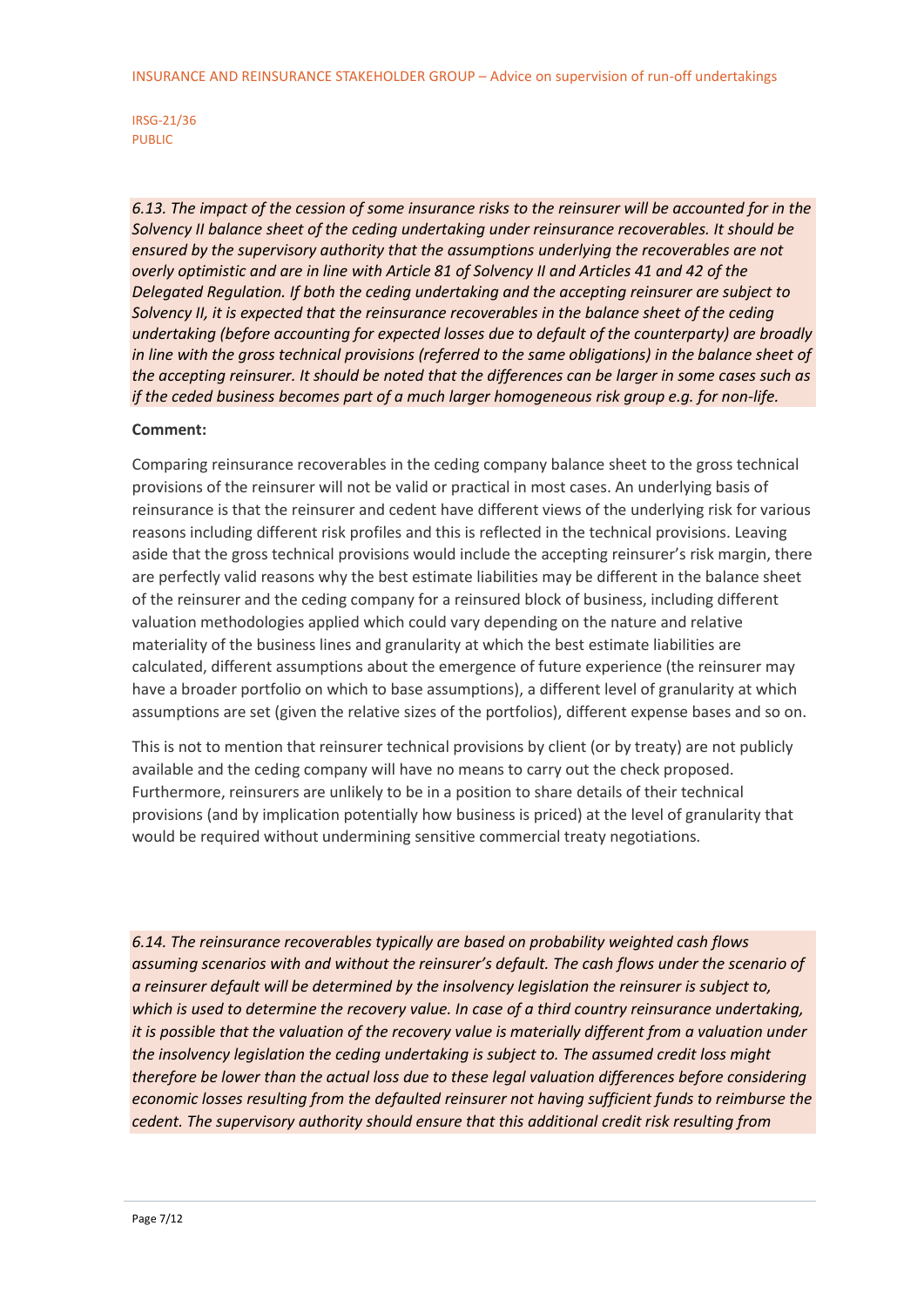### *valuation differences is accounted for in the assumption used to calculate the reinsurance recoverables (e.g. in the Exposure-at-Default and Loss-Given-Default assumptions).*

#### **Comment:**

The first sentence in the above paragraph should be more specific, referring to the regulatory framework in place rather than the generic comment on what is deemed typical practice i.e. "Article 42 of the Solvency 2 delegated act specifies how adjustments to take into account losses due to default of a counterparty shall be calculated as the expected present value of the change in cash flows underlying the amounts recoverable from that counterparty if the counterparty defaults." It is unlikely to be proportionate to require all companies to have intimate knowledge of the insolvency legislation of all of their reinsurers' jurisdictions. This should be reserved only for those cases where a very material counterparty risk concentration exists vis-à-vis a single or very few reinsurers.

*6.15 Typically, the reinsurance recoverable is settled on a recurring basis based on the immediate past financial result or cash flow in a backward-looking manner considering the characteristics of the reinsurance treaty. In case of material reinsurance, the additional credit risk amongst others resulting from valuation differences can be limited by introducing a clause in the reinsurance treaty which settles the reinsurance recoverable if the position exceeds a predefined threshold. This would be a more forward-looking way of addressing possible credit risks and would ensure that the open position with respect to the reinsurance counterparty never exceeds a certain size.*

#### **Comment:**

Solvency 2 provides a robust framework for ensuring that ceding companies' reinsurance management is appropriate having regard to their overall risk management framework. Article 44 of the Solvency 2 directive requires that the risk management system covers reinsurance and article 260 of the delegated acts requires the insurer's policies to ensure selection of suitable reinsurance and the assessment of the most appropriate arrangements.

Given the robust and coherent Solvency 2 framework in place and the principles underlying this framework, it is not appropriate to prescribe or recommend specific points on how reinsurance contracts should be drafted. The reinsurance treaty contract represents the outcome of a commercial negotiation between the ceding company and the reinsurer. The ceding company and the reinsurer will negotiate the treaty in the round having regard to their reinsurance risk management policies and framework and Solvency 2 regulation.

Furthermore, as noted, the underlying basis of reinsurance is that the reinsurer and cedent have different views of the underlying risk for various reasons including different risk profiles and this is reflected in the technical provisions. The fact that a difference in valuation exists cannot be by itself a reason to settle recoverables and certainly not before claims have been made, as such an action would create a misalignment of incentives between cedent and reinsurer.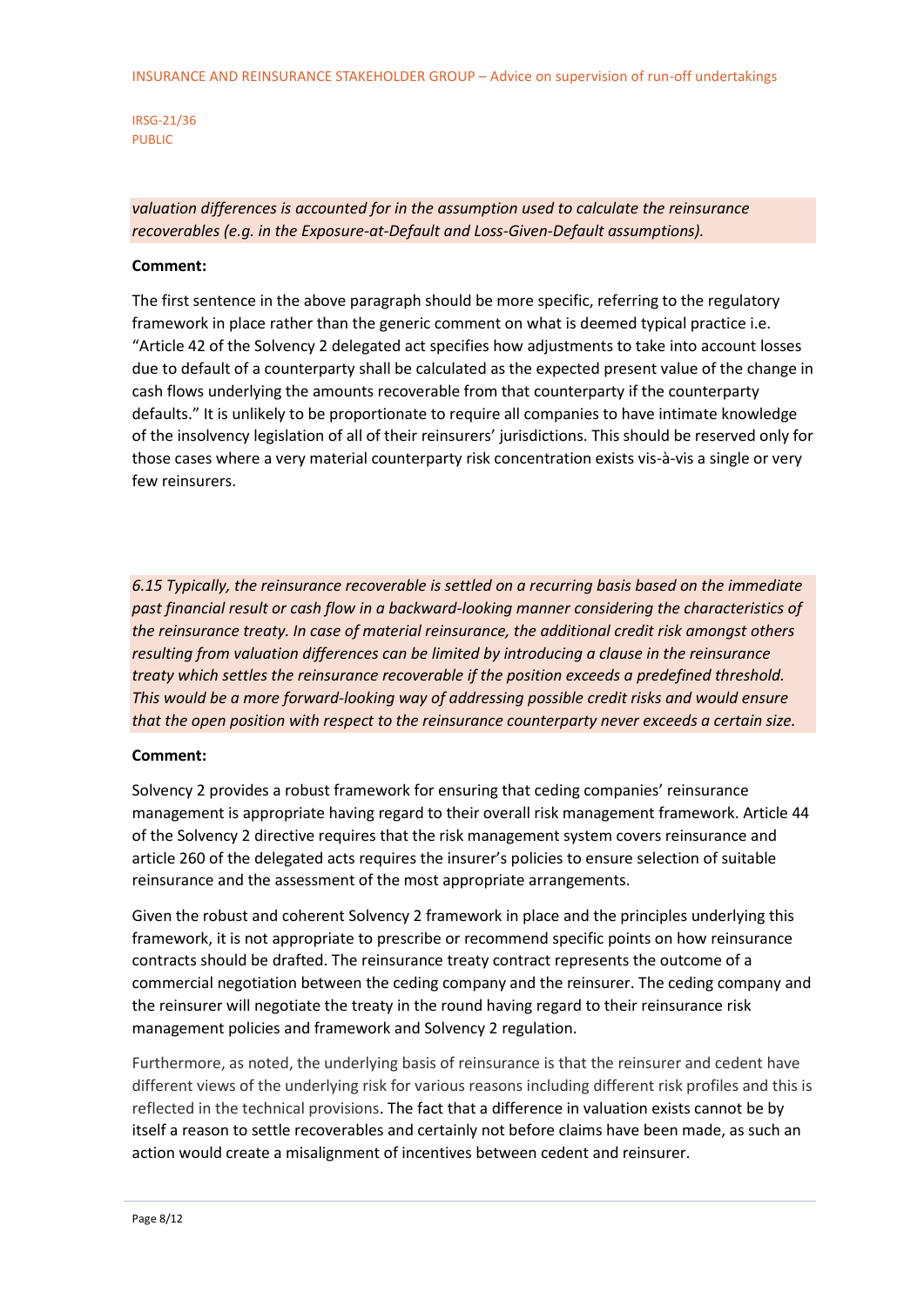*6.23. Supervisory authorities should discuss with the undertakings with high cession rates in particular to assess the following:*

*- reinsurance concentration: in case of material reinsurance with a high cession rate with respect to a single or few reinsurers, a concentration risk can arise with respect to the reinsurance counterparty. This concentration risk might not be fully reflected in the SCR e.g. for the case of a downgrade of the single reinsurer or when financial or underwriting stresses increase the probability of default of the single reinsurer;*

*- collateral: the counterparty risk could be reduced if collateral would be posted. Risk-based haircuts can be used to incentivise the reinsurer to use high-quality, liquid and short-term assets as collateral. Lastly, the adjustment of the collateral or the margining should be considered to ensure that this occurs within a sufficiently short delay when needed;*

*- retrocession: in case of high retrocession the reinsurer is merely fronting and not taking on any risk and the final risk-taker is the retrocessionaire. Specific attention is needed in case the retrocessionaire is not based in the EU. Other legislation with regard to the valuation of the technical provisions or the required solvency margin might be applicable. The ceding insurance undertaking as well as NCAs should ask for information on retrocession in cases where this seems relevant.*

### **Comment:**

Concentration risk management is already reflected in the Solvency 2 delegated regulation, whereby companies are required to have policies to identify and limits concentration risk as part of risk management framework as per article 260. As the purpose of the first point above seems to be to remind supervisors of points in the existing regulation, then it should just refer to the existing regulation.

The second point on collateral implies EIOPA support for collateral arrangements in reinsurance treaties. This point should be removed, as any such implication for treaties with reinsurers subject to Solvency 2 (or any equivalent framework) must be avoided, having regard to the principles underlying Solvency 2 and the regulation of EU reinsurers under that Directive. In particular Article 134 of the Solvency 2 directive prohibits regulatory requirements for the pledging of assets where the reinsurer is EU authorised (similarly for article 173 for equivalent reinsurers). The paragraph also goes further in describing how collateral arrangements should be structured. Please refer to comments on 6.15 regarding the inappropriateness of potentially influencing contract negotiations in this way.

The final point on retrocession seems to have very particular arrangements in mind i.e. where risks are fully retroceded outside the EU. If this is the case then it should be made fully transparent, otherwise this point risks a broader application than is intended, creating confusion and uncertainty. As a general comment, the information which the reinsurer can provide to the ceding company on its retrocession arrangements is likely to be limited to publicly available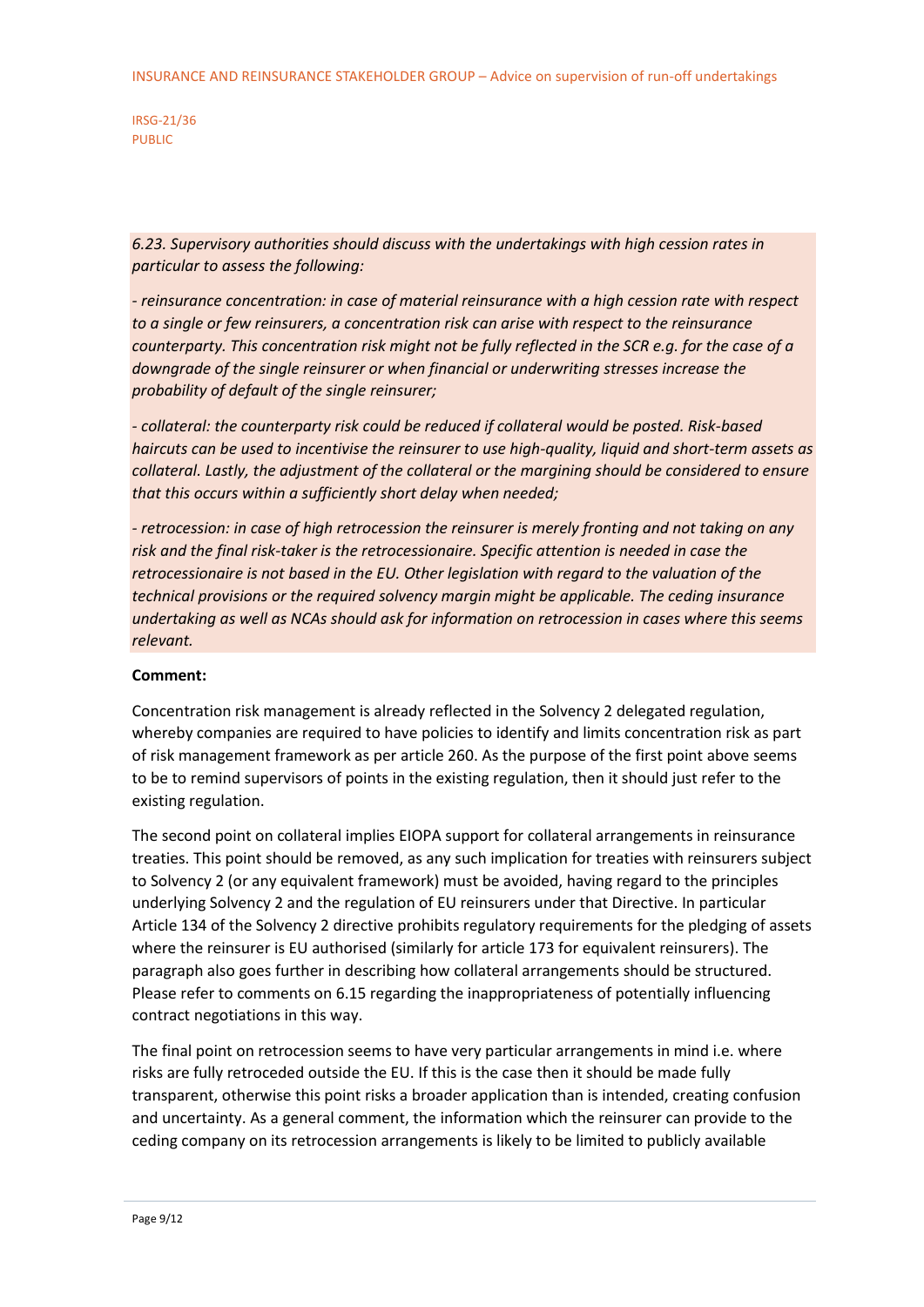information. Solvency 2 already provides for extensive disclosure for EU reinsurers and this is sufficient. To the extent that the local NCA has any concerns about the EU reinsurer it should consult that reinsurer's NCA in the first instance.

*6.24. As indicated in EIOPA's Opinion on the use of risk mitigation techniques, insurance and reinsurance undertakings – when calculating the Basic SCR – should take into account riskmitigation techniques as referred to in Article 101(5) of Solvency II and complying with Articles 208-214 of the Delegated Regulation. Where the reduction in the SCR is not commensurate with the extent of the risk transferred or there is not an appropriate treatment within the SCR of any material new risks that are acquired in the process, insurance and reinsurance undertakings should consider that the risk-mitigating technique does not provide an effective transfer of risk.*

### **Comment:**

The second sentence in the above paragraph should be deleted as it does not provide the full context, but rather a selected excerpt of the EIOPA Opinion and the regulation.

*6.27. If the material reinsurance counterparty default and concentration risk is not fully captured by the*

*SCR as demonstrated within the ORSA, and to make sure that the solvency position of the cedent remains guaranteed, the supervisory authority can request the undertaking to:*

*- limit the cession rate to an upper bound. A minimum retention of risks by the undertaking can be required by the supervisory authority;*

*- incorporate collateral or a reinsurance deposit consisting of high quality investments with a swift margining mechanism;*

*- incorporate financial guarantees to ensure that capital will be injected if the solvency ratio drops below a specific threshold.*

#### **Comment:**

The points in this paragraph again do not recognise the existing risk management requirements under Solvency 2. The wording is very strange and does not recognise the principles of Solvency 2 (e.g. the supervisor needs to make sure the solvency position of the cedent remains "guaranteed") or the ladder of supervisory intervention under Solvency 2. Regarding the subbullets

 This implies that a supervisor can have the power to intervene directly in an existing reinsurance contract in the circumstance described, thereby over-ruling the law on which that contract is based. It is questionable whether supervisors would have a legal basis to use such a power even if they were prepared to do so (see comments under 6.15 regarding supervisory inference in new reinsurance contracts).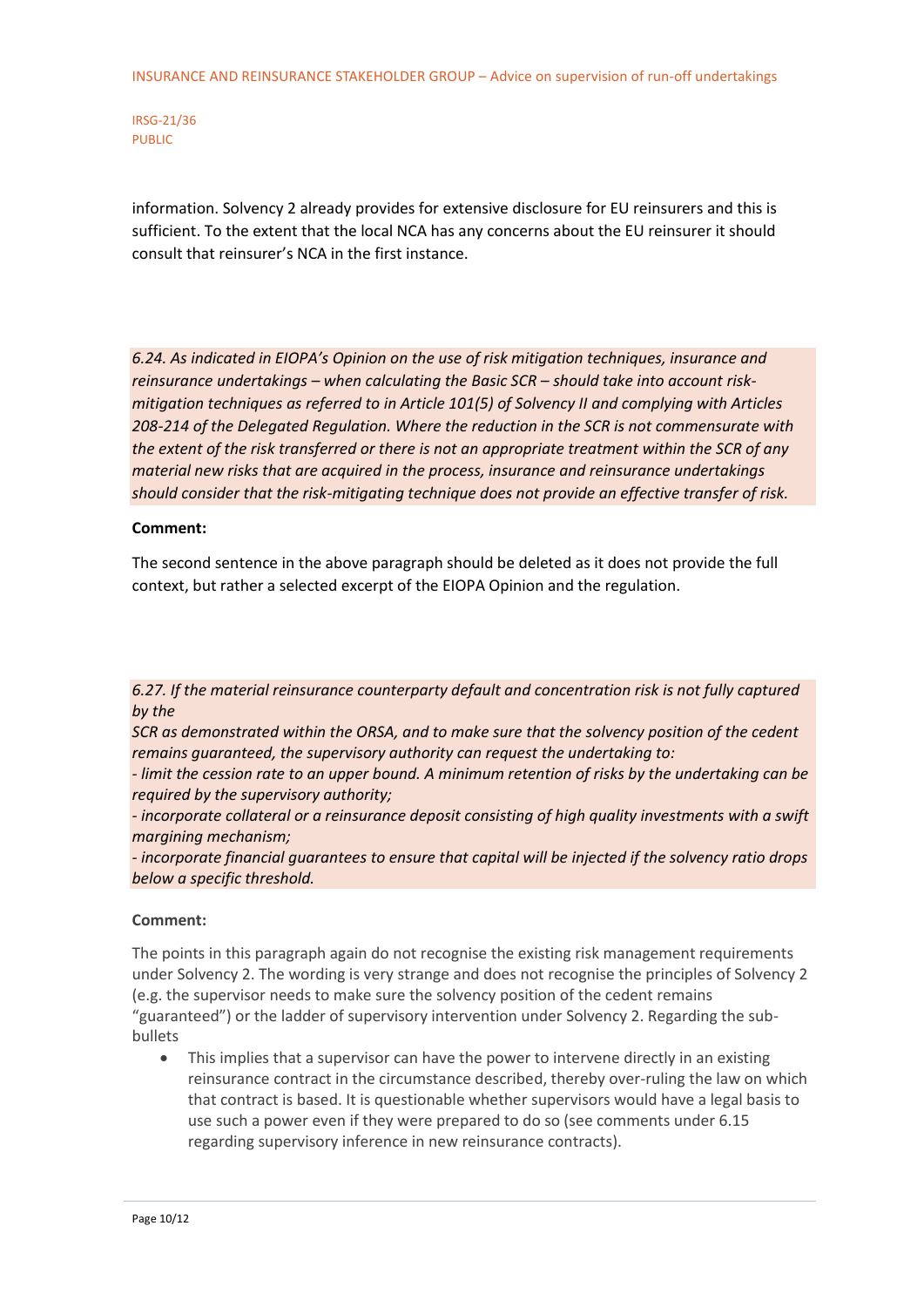- See comments on collateral under 6.23 comments above.
- The final point is very unclear, is not specific to the reinsurance section and should be placed elsewhere in the paper if maintained (presumably the parent would inject capital under a range of circumstances, not just related to reinsurance specifics).

This paragraph needs to be either completely deleted or amended to be consistent with and include appropriate references to Solvency 2 regulations.